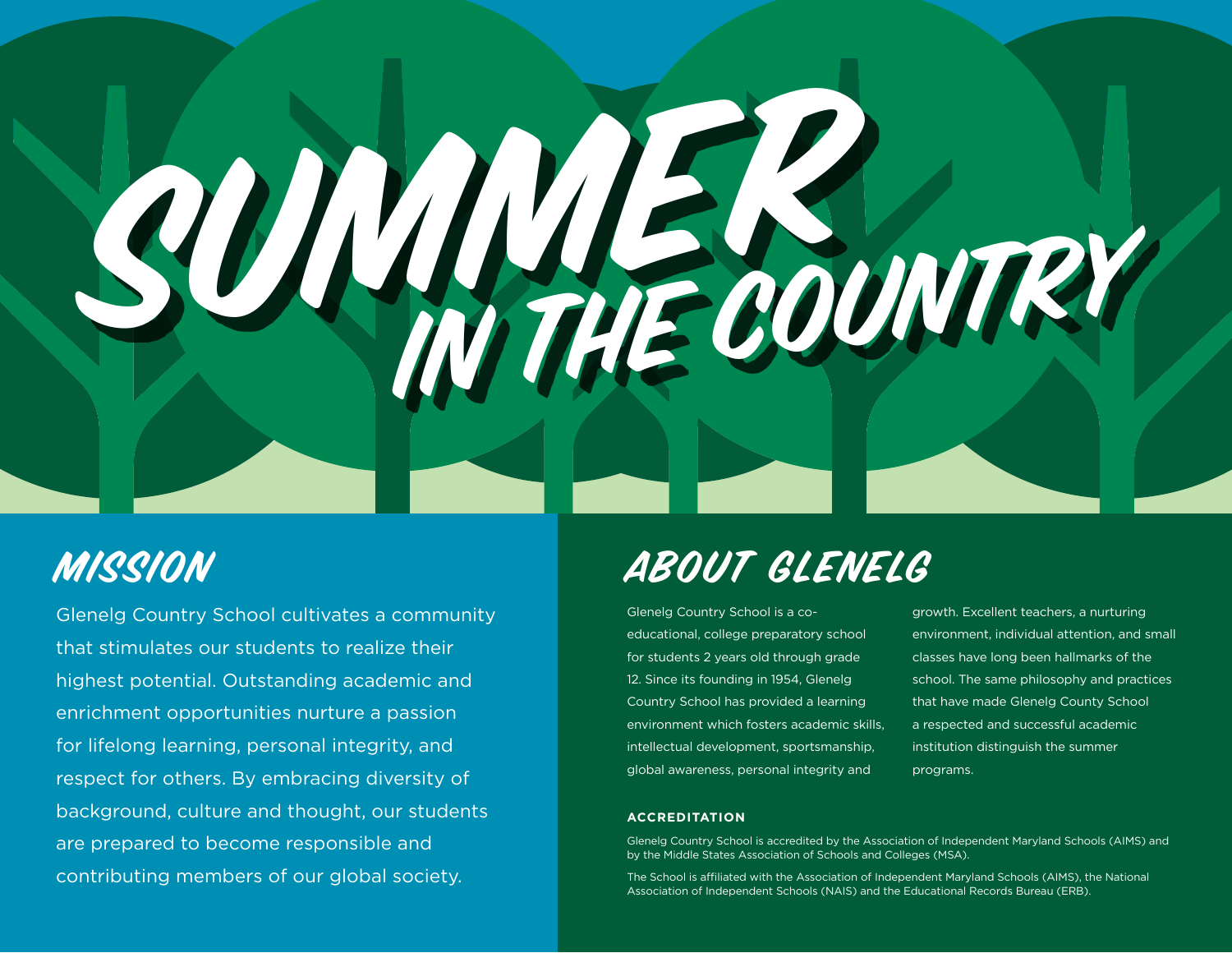# WELCOME TO SUMMER IN THE COUNTRY

## JUNE 21–JULY 29, 2022

#### **GENERAL INFORMATION**

Glenelg Country School has been offering quality summer programs for over 30 years. Located in central Howard County and situated on an idyllic 90-acre wooded campus, our Summer Programs provide children entering Pre-Kindergarten through grade 12 with a fun and educational experience in a relaxed and safe environment. Our camps offer a variety of activities and make use of our outdoor swimming pool, tennis courts, playing fields, shaded pathways, air conditioned classrooms, computer labs, athletic center and pond for scientific study.

#### **DRAGON DAY CAMPS**

Day camps are filled with a variety of indoor and outdoor activities including science and nature exploration, arts and crafts, swimming, music, physical education activities, and so much more.

#### **COUNSELOR-IN-TRAINING**

Counselor in-Training offers opportunities for campers to work on leadership skills during the summer, by participating in hands-on activities, team-building, communication and problem solving.

#### **ADVENTURE CAMPS**

Adventure camps include daytime off-campus travel with exhilarating, exploratory activities.

#### **SPECIALTY CAMPS**

These camps offer academic enrichment in language arts, science, or math, or an emphasis in visual arts, foreign languages, music, drama, and a variety of other themes.

#### **SPORT CAMPS**

Sport camps provide an opportunity to have fun while working on athletic skills, technique, strategy, game experience, and sportsmanship.

Our Summer Programs are staffed by members of the Glenelg Country School faculty, supplemented by other qualified professionals, and assisted by junior counselors; all staff members undergo a criminal background check. The success of our camp programs is greatly facilitated by a camper-to-staff ratio of less than 10 to 1.

#### GLENELG COUNTRY SCHOOL

ATTN: Summer Programs 12793 Folly Quarter Road Ellicott City, Maryland 21042 410-531-8600 glenelg.org/summer



#### **SUMMER PROGRAM CONTACTS Director of Youth and Membership Programs**  Kirsten Mahoney, kmahoney@glenelg.org

**Assoc. Director of Youth and Membership Programs**  Carnesha Banks, cbanks@glenelg.org

**Coordinator of Youth and Membership Programs**  David Berg, dberg@glenelg.org

**Administrative Support/Billing**  Bri Kozak, bkozak@glenelg.org

**Head Nurse**  Amy Ro, aro@glenelg.org

**Chief Financial Officer**  Linda Dennison, ldennison@glenelg.org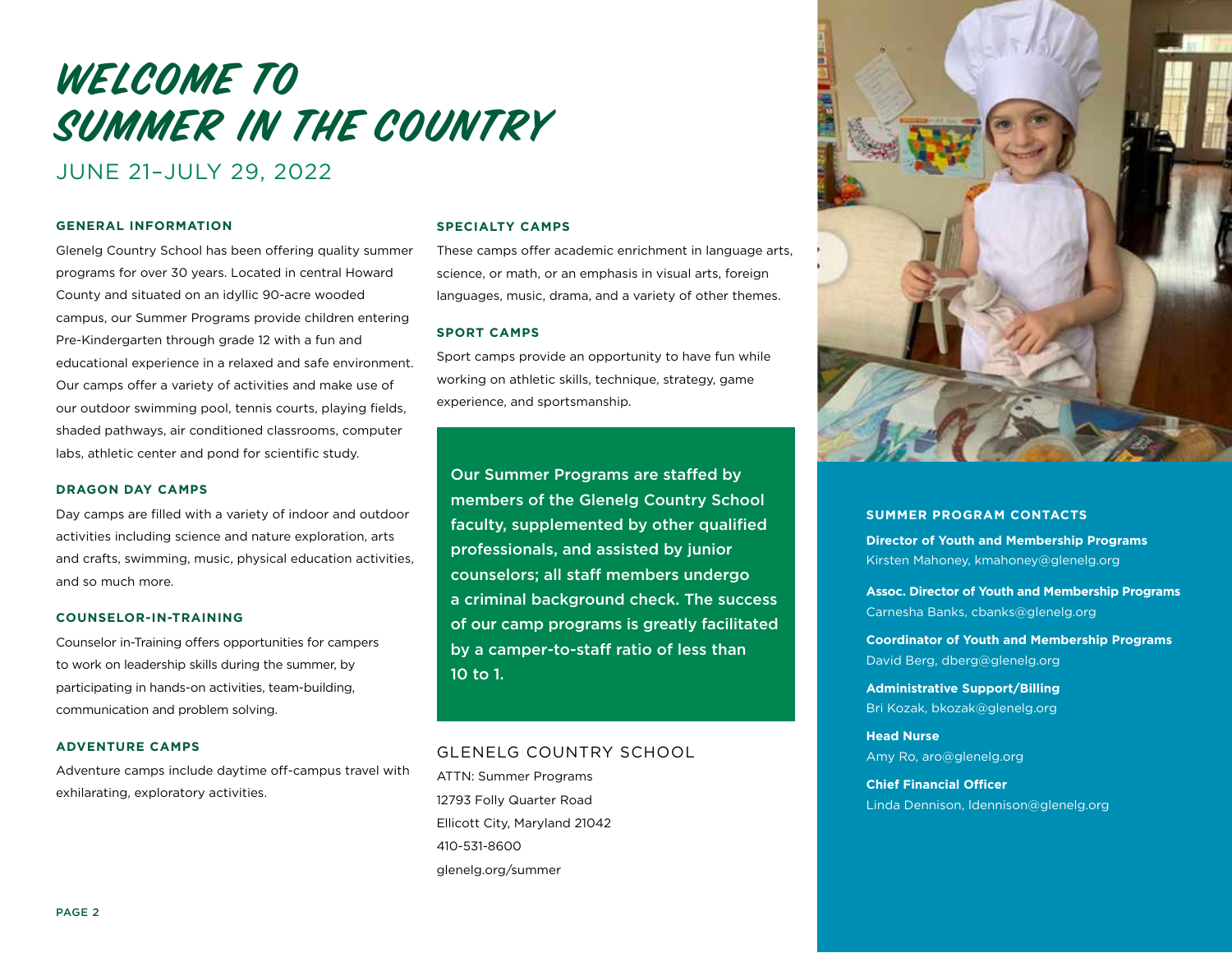### Registration and refund information.

#### **REGISTRATION**

Register online at glenelg.org/summer. Camps are offered in one-week sessions for Summer 2022. Registrations are processed on a first come, first served basis. Camps have limited space. You are able to register for a waitlist if a camp is full. The camp office will contact you if a space becomes available. You are able to register online for a waitlist if a camp is full. If a space becomes available, the camp office will contact you. Wait lists are not guarantees for enrollment during that camp session. Please plan to enroll in an alternative camp if you would like your child to attend during the session you are waitlisted.

#### EARLY REGISTRATION

#### **(Register before May 1)**

Register and pay \$75 non-refundable deposit. Balance will be automatically charged to your credit card on May 31.

#### LATE REGISTRATION

#### **(Register after May 1)**

Register and pay in full. If there is space available and you wish to register or add a camp after May 1, this must be completed online with a full payment by 4 pm on Wednesday before the camp begins.

**Note:** All camps are closed Monday, July 4 for Independence Day. There will be a prorated charge for camps that week.

Our summer camp program will be closed on Monday, June 20 in observance of the June 19 holiday. Known as Juneteenth, the holiday marks the day when federal troops arrived in Galveston, Texas to take control of the state and ensure that all enslaved people were finally

freed. As slavery continued in Texas for two and a half years after the Emancipation Proclamation; Juneteenth honors the true end of slavery in the United States and is considered the longest-running African American holiday. It is now a federal and state holiday.

#### **All camp registrations should be finalized before May 31.**

**New Families:** Please complete the Household Information section first. Make sure to complete all required fields including information for all parents/guardians, your child(ren), at least one emergency contact in addition to parents, and who is authorized to pick up your child. Following completion of the Household Information, return to the homepage and complete the Camp Registration.

**Returning Families:** Please review the Household Information section and make any necessary changes. After updating, return to the homepage and complete the Camp Registration. If you are having trouble completing the registration form, please go back to your Household Information and make sure all the information is completed.

#### **CHANGES TO REGISTRATION**

- Contact the camp office for general camper or health information changes.
- All camp registration should be finalized before May 31.
- **Adding a camp or service must be completed online with full payment by 4 pm on Wednesday the week before the camp begins. Switching camps must be done by emailing summerprograms@glenelg.org by 4 pm on the Wednesday the week before camp begins. If you make a change to your camp schedule on or**

#### **after May 31, you will be charged a \$25 fee per camper per request.**

#### **COVID-19 related closures and refunds:**

- If Glenelg Country School Summer in the Country is required to close a camp due to COVID-19, tuition will be pro-rated for the period of the closure. Refunds will be issued after August 1.
- If the Health Department requires your child or family to quarantine during a camp session, the camp tuition will be pro-rated for the period of the required quarantine. Documentation must be provided to the camp to receive any camp tuition refunds. Refunds will be issued after August 1.
- Due to COVID-19 restrictions and safety procedures, campers will not be allowed to switch camps after a camp session has started. No exceptions.
- Camps are offered in one-week sessions only.
- No prorated camp tuition will be offered for voluntary partial attendance in a camp session. For example, if you choose to quarantine, delay testing for precaution, keep your child home while camp is open, or decide to vacation during the session, no prorate will be issued.

#### No refunds for camps canceled on or after May 31.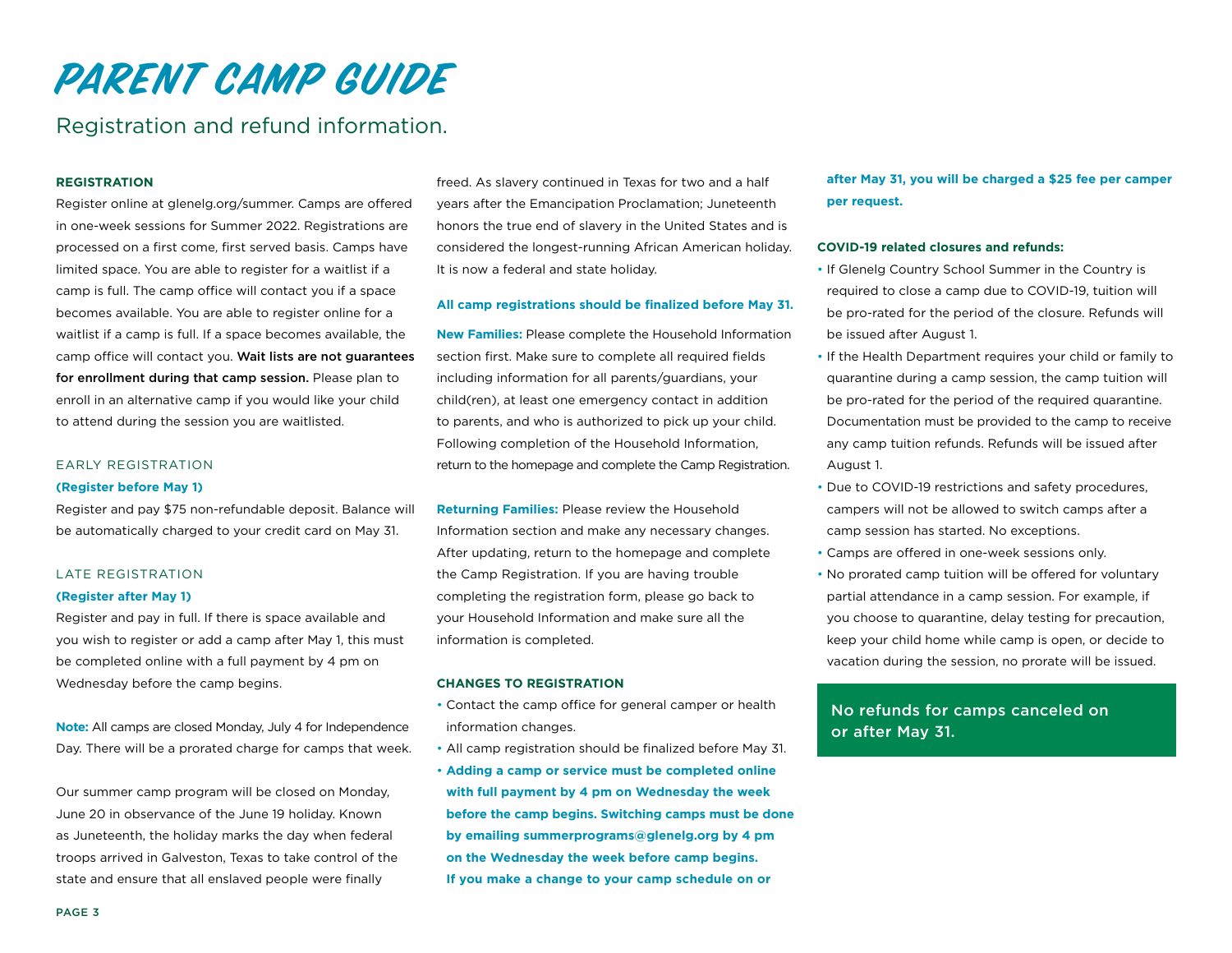## Registration and refund information (continued).

#### **PAYMENT & ACCOUNT STATEMENT**

Payment is by credit card only (AMEX, Discover, Visa, and MasterCard). To access the account statement for your records or flexible spending account:

- Go to https://gcssummer.campbrainregistration.com.
- Login to your summer account.
- At the bottom of the Welcome Page, click View Registration Details.
- On the next page, click Download Printable Season Account Statement (on right side of page under Financial).
- Open downloaded document.
- Our tax ID (52-0674564) is on the top right side of the statement above the date.

#### **If you have questions please do not hesitate to email us at summerprograms@glenelg.org.**

- Switching camps must be done by emailing summerprograms@glenelg.org by 4 pm on the Wednesday the week before camp begins. If you make a change to your camp schedule on or after May 31, you will be charged a \$25 fee per camper per request.
- If you cancel a camp before May 31, a refund less the \$75 deposit will be issued to you after August 1. Cancellations on or after May 31, will not be issued a refund. No prorates will be offered for summer programs.
- Glenelg Country School reserves the right to cancel a camp or service at their discretion. In this case, a refund will be processed after August 1.
- Glenelg Country School reserves the right to dismiss, without a refund, any camper or student for inappropriate or unsafe conduct, or for non-compliance with Glenelg Country School Summer Programs policies or procedures.

#### **COVID-19 POLICIES AND PROCEDURES**

The COVID-19 pandemic requires additional safety measures on the part of Glenelg Country School and its families to keep our campus safe. There are many precautions that have been put in place to protect our campers and staff. The best way to keep our campus and community safe is to engage in safe behaviors on and off-campus. We will be implementing more stringent oversight and more vigorous implementation of Health Services policies, particularly concerning managing illness on campus. A tremendous amount of research, time, and thought has gone into our guidelines—including guidance from the CDC and other health authorities. This pandemic is an evolving situation, and we will continue to update our guidelines and share them with the GCS Summer in the Country community as quickly as possible as more information becomes available.

Please refer to the full document on our website at www.glenelg.org/summer for complete and up-to-date summer program COVID-19 protocols and procedures.

#### DISCLAIMER

COVID-19 is extremely contagious and is believed to spread by person-to-person contact; and, as a result, federal and state health agencies recommend social distancing and various other measures to mitigate the risk of contracting the virus. Summer in the Country will be implementing reasonable preventative protocols, safety policies, and procedures designed to reduce the spread of COVID-19 for the 2022 camp season. Summer in the Country will update and implement these safety protocols and procedures in response to new information. Despite

the protocols and procedures in place to mitigate the transmission of COVID-19 on campus, there are inherent risks associated with participating in summer camp programs and activities on Glenelg Country School's campus. Those who participate in summer camp programs and activities on Glenelg Country School's campus acknowledge and voluntarily assume these risks.

#### **MISCELLANEOUS**

The School reserves the right not to continue enrollment or to deny enrollment of a camper if the School reasonably concludes that the actions of a parent or guardian make a positive and constructive relationship impossible or otherwise seriously interferes with the School's accomplishment of its purposes. Glenelg Country School believes that a positive and constructive working relationship between the School and a camper's parents or guardians is essential to the fulfillment of the School's mission. The Head of School, in his/her sole and absolute discretion, may dismiss or deny enrollment of a camper for any reason he deems appropriate.

#### **RELEASE OF LIABILITY**

As a condition of enrollment in the Glenelg Country School summer programs, the parent(s) or legal guardian hereby agree(s) to release and discharge the School, its trustees, employees and agents, from and against any and all claims, actions, liability and expense, including attorneys' fees and court costs, in connection with personal injury and/or damage to property arising from or out of the camper's attendance or enrollment in, or out of the camper's participation in activities at or sponsored by the School unless such injury and/or damage is occasioned by the gross negligence of the School.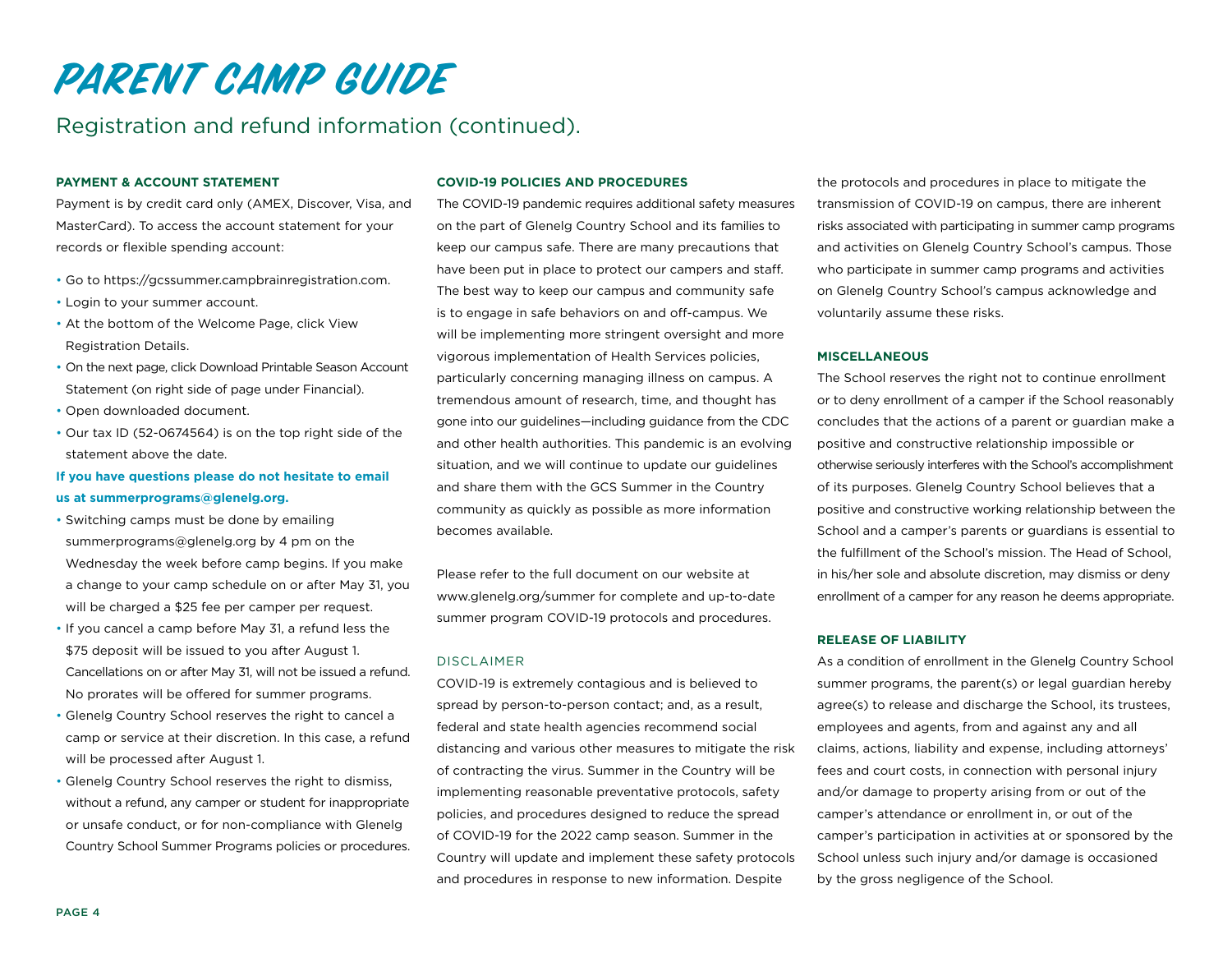## Registration and refund information (continued).

#### **HEALTH AND MEDICAL INFORMATION**

- The Camp Health Office is located in the Manor House.
- Complete online health and medical information for each camper.
- Submit Immunization Records and Medication Authorization Form as needed. The Maryland Department of Health and Mental Hygiene Immunization Certificate, MDH Form 896, is required (in English) for campers entering Pre-Kindergarten or Kindergarten, or who reside outside the United States. Immunization documentation is a state requirement. Campers must have all required immunizations for their age, unless they have a medical or religious immunization exemption. For those who have a medical or religious exemption from immunization, this form still needs to be completed; specifically the bottom portion of the form needs to be signed stating there is either a medical or religious exemption.
- If medication is needed at camp, please fill out and return the Medication Administration Authorization Form (completed by physician) or the Emergency Allergy Action Plan for those who require epinephrine (Epi-Pen). Medication can be dropped off to the Camp Health Office in the Manor House by appointment. Please call 410-531-8603 to schedule.
- A physician's order must accompany ALL medication to be administered at camp. The medication must be brought to camp:
- 1. in the labeled original container;
- 2. by a parent;
- **3.** checked by the camp nurse;
- 4. by the first day the camper attends

#### **CAMP BEHAVIOR EXPECTATIONS**

Glenelg Country School camps foster respect for oneself, for others, and for property. It is expected that all campers are respectful, considerate, and polite to adults and one another at all times, including during bus travel. Our goal is to create a safe and fun-filled experience for all campers. Disciplinary procedures are based upon these steps:

- 1. The child is gently reminded of camp expectations.
- 2. The child is separated from the problem situation.
- 3. The camp counselor will discuss consequences of further behavior, i.e., sitting out of an activity, with the child.
- 4. Repeated misbehavior will be handled by the camp director and/or a conversation with the parents.
- 5. Parent, child, and staff agree to a plan that will improve the child's behavior or the child may face the possibility of dismissal from camp or bus service.
- 6. Behavior which is deemed serious or endangers others could result in the parents being called immediately to remove the child from camp.

#### **INCLEMENT WEATHER CLOSINGS**

Glenelg Country School will post decisions about cancellations and late openings due to inclement weather on www.glenelg.org. If possible, GCS will send an email to the registered email address on file. In the event we should close camp prior to the normal dismissal time, we will post this information on www.glenelg.org and, if possible, send an email to the contacts provided. Parents who are concerned about conditions are free to pick up their child at any time.



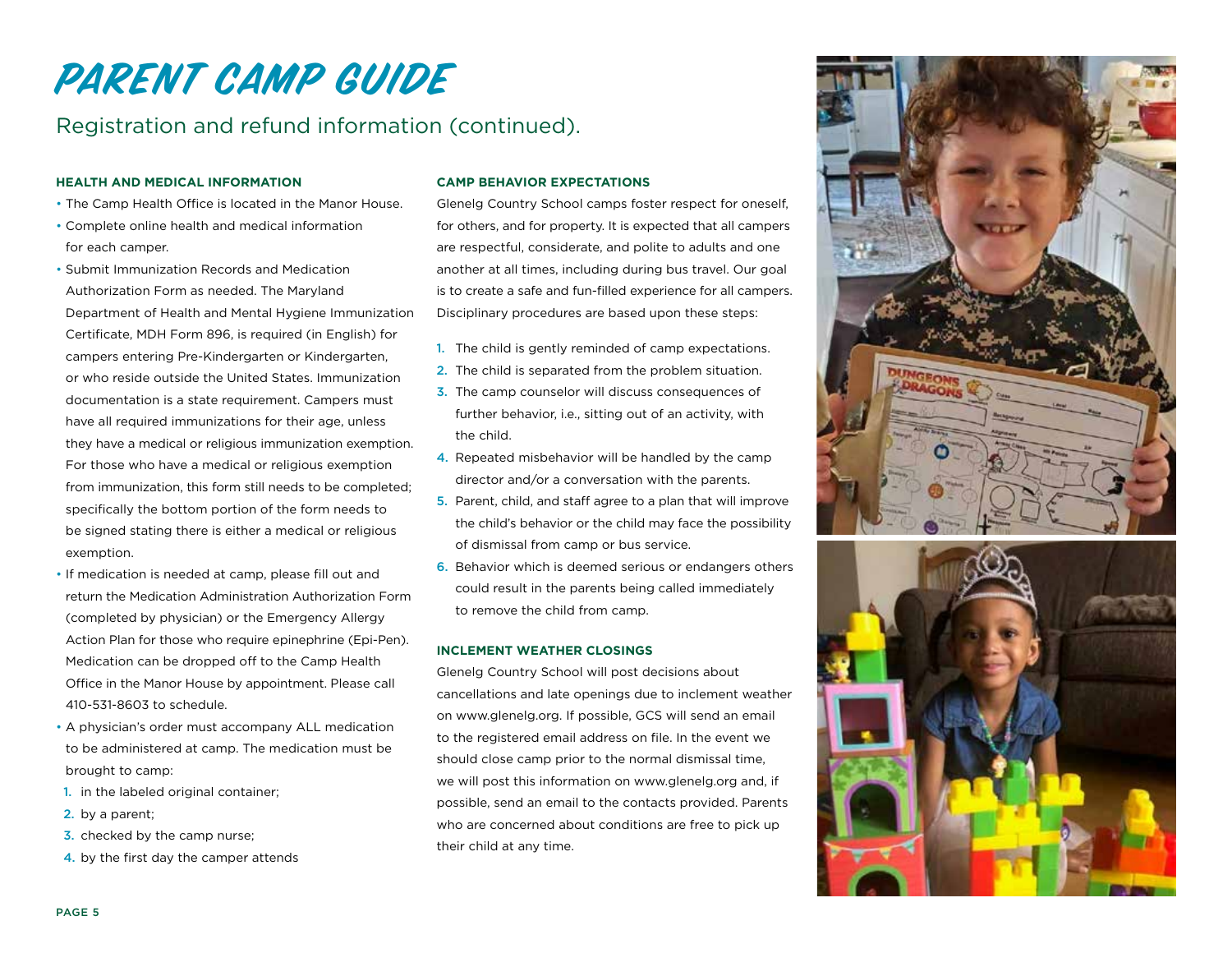How to prepare your child for the first day of camp. The *what, how, when,* and *where* of attending camp at Glenelg Country School.

#### **WHAT SHOULD MY CHILD WEAR AND BRING?**

The dress for the camp day is casual. A camp t-shirt will be distributed to each camper. Each group of campers is assigned a t-shirt color to help with easy identification to be worn at the camper's discretion. We suggest shorts, a t-shirt, and sneakers (not open-toed shoes, flip-flops, or clogs).

#### **Please bring:**

- Bathing suit, towel, and pool shoes (for walking to and from the pool).
- Water bottle clearly labeled with child's name.
- Sunscreen clearly labeled with child's name, if needed (Must have permission to reapply at camp—see Registration). Please apply before coming to camp.
- Backpack to transport swimming items and projects.
- Change of clothes in a plastic bag labeled with child's name to keep at camp for emergencies (Pre-K–Grade 1 only).
- Extra face coverings/masks (labeled with camper's name) as needed per COVID-19 policy.

**Please Label All Items!** A Lost and Found bin will be located in the lobby of each building and at the pool.

Please review our Medication Policy to see if you need to submit either the Emergency Action Plan or Medication Administration Authorization Form. Medication will not be administered to a camper without a doctor's written order and parent signature. This includes prescription as well as prescribed over-the-counter medications. It is helpful to bring the medication and form to camp prior to your child's first day. Please call the Camp Office if you have any questions.

#### **DOES MY CHILD NEED TO BRING A LUNCH OR SNACKS?**

- Please send a lunch with your child. GCS is not a peanut-free environment. Lunches will not be refrigerated, and microwaves are not available, so please pack your camper's lunch accordingly.
- Each day campers will receive a peanut-free snack and drink provided by the camp. If your child chooses, they may bring an alternative snack from home.

#### **IS THERE BUS SERVICE?**

Bus service will not be offered at this time. Camp families will be notified if this changes.

#### **WHAT TIME DO I DROP OFF AND PICK UP MY CHILD?**

**Drop Off:** Between 8:40 am and 9 am. Campers should not arrive before 8:40 am unless they are enrolled in Before Care Extended Day. If your camper arrives before 8:40 am and is not enrolled in Before Care, a \$25 fee will be charged.

**Pick Up:** Between 3:30pm and 3:45pm. If you arrive after 3:45 pm and your camper is not registered in After Care, a \$25 fee will be charged.

**Pick Up for Half-Day Program:** Dismissal is at 1:30 pm. If you arrive after 1:45 pm, a \$25 fee will be charged.

**If you are late or arrive early more than once over the course of the summer, your child will be automatically enrolled for Extended Day for the entire week and you will be charged all applicable fees.** 

**Extended Day:** All campers must be preregistered to attend Extended Day. If your child attends Extended Day, you must drop them off after 7:30 am and pick them up by 6 pm. If you arrive after 6 pm you will be charged a late fee (\$15 increments for every 15 minutes late). If you are late twice, your child may be suspended from the program.

| <b>Before Care</b> | $7:30-9$ am                  |
|--------------------|------------------------------|
| Pre-K-K            | Drop off in Primary Building |
| Grades 1-10        | Drop off in Manor House      |

| <b>After Care</b> | 3:30-6 pm (with and without Swim) |
|-------------------|-----------------------------------|
| Pre-K-K           | Pick up in Primary Building       |
| Grades 1-10       | Pick up in Manor House Building   |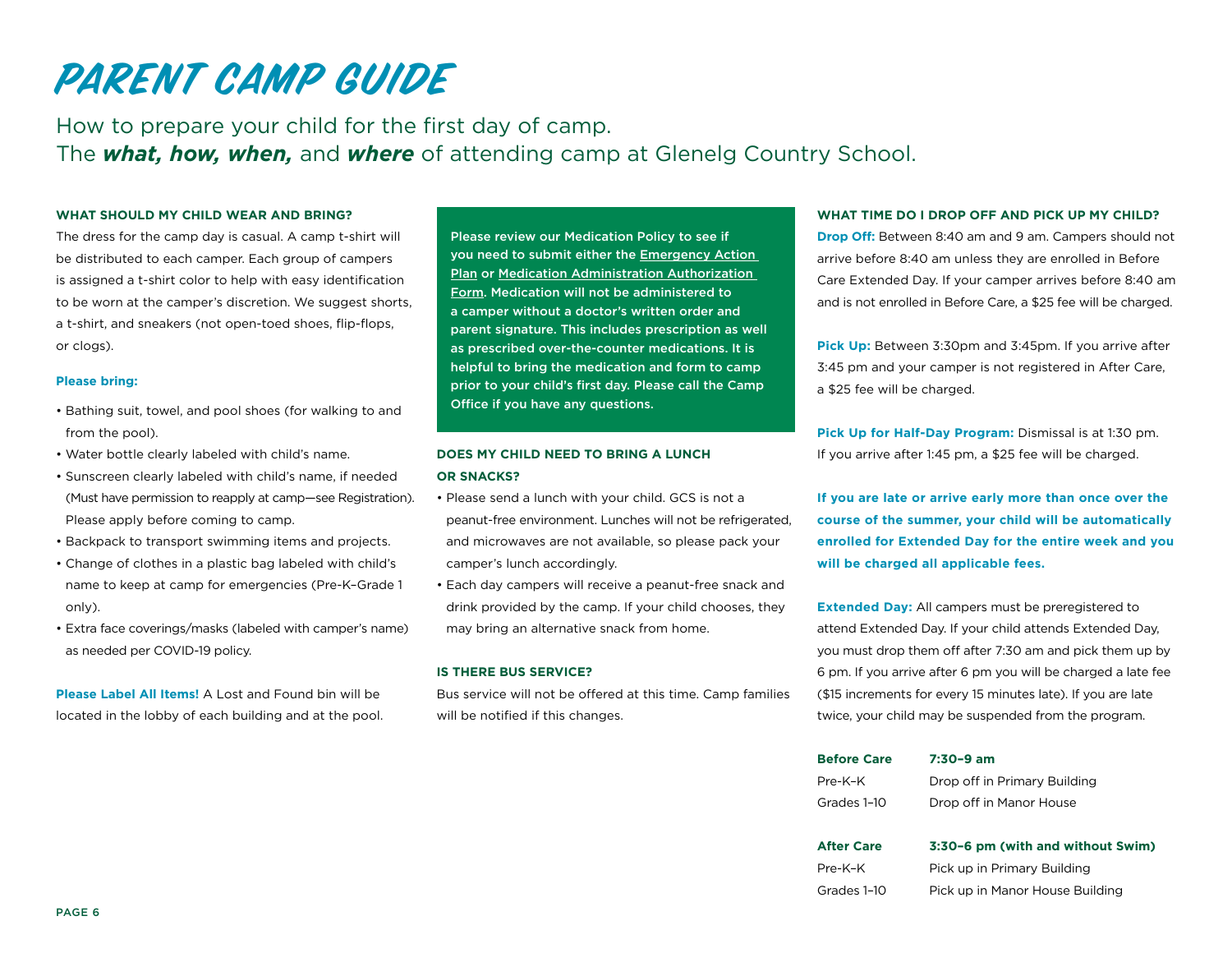

#### **WHERE DO I DROP OFF AND PICK UP MY CHILD?**

For camp drop off and pick up, please stay in your car. Our staff will open the door and assist your camper. Cars should line up around the circular driveway in front of the designated building. Pull up as far as possible to allow for others to pick up or drop off. Proceed on driveway using caution and patience as you merge into traffic as others pick up or drop off campers from various designations.

Please do not pass in the pick up or drop off line. Refrain from using cell phones while driving on campus.

#### **Pre-K and Kindegarten**

| <b>All Camps</b>         | Primary Building |
|--------------------------|------------------|
| <b>Extended Day</b>      | Primary Building |
|                          |                  |
| Grade 1                  |                  |
| <b>Extended Day</b>      | Manor House      |
| <b>Dragon Day Camps</b>  | Middle School    |
| <b>Specialty Camps</b>   | Primary Building |
| <b>Sport Camps</b>       | Primary Building |
| Grades 2-10              |                  |
| <b>Adventure Camps:</b>  | Manor House      |
| <b>Extended Day</b>      | Manor House      |
| <b>Dragon Day Camps:</b> | Middle School    |
| <b>Specialty Camps:</b>  | Manor House      |
|                          |                  |

**Sport Camps:** Upper School **Counselors-in-Training:** Middle School **WHAT ARE THE POOL PROCEDURES? Certified lifeguards and camp staff are on duty during the recreational swim portion of your child's day.**

#### COVID-19 POOL PROTOCOLS AND PROCEDURES

The GCS pool is permitted by the Maryland Department of Health and will open with guidance from the Maryland Department of Health and follow any COVID-19 protocols and procedures mandated by the Health Department. If the Maryland Department of Health requires a closure of the pool due to COVID-19, GCS will comply, and camper swim times will be canceled until it is deemed safe to re-open. No refund or prorate will be issued due to any pool closures. Please refer to the full document provided on our website www.glenelg.org/summer for complete and up to date COVID-19 protocols and procedures for Summer in the Country 2022.

#### **Pre-K–Grade 1 Campers**

- Swim in the one- to three-feet area of the pool
- Optional swim test

Your child may be tested to swim in the three– to five-feet area of the pool. In order to swim in the three– to fivefeet area, a child must be able to swim the width of the pool without stopping. (If during the swim test your child seems to struggle or have difficulty, the lifeguard will require your child to remain in an area that is safe.)



#### **Grades 2–10 Campers**

Your child will be tested at the beginning of the session. The pool staff will determine your camper's ability and award them with a colored bracelet which designates where they are allowed to swim. Please encourage your camper to wear this bracelet for the duration of the camp. Campers will not be able to swim in the deeper sections of the pool without proper identification. In order to swim in the three– to five-feet area, a child must be able to swim the width of the pool without stopping. In order to swim in the five– to nine-feet area, campers must be able to swim the length of the pool without assistance and without stopping, and be able to tread water for one minute. If during the swim test your child seems to struggle or have difficulty, the lifeguard will require your child to remain in an area that is safe.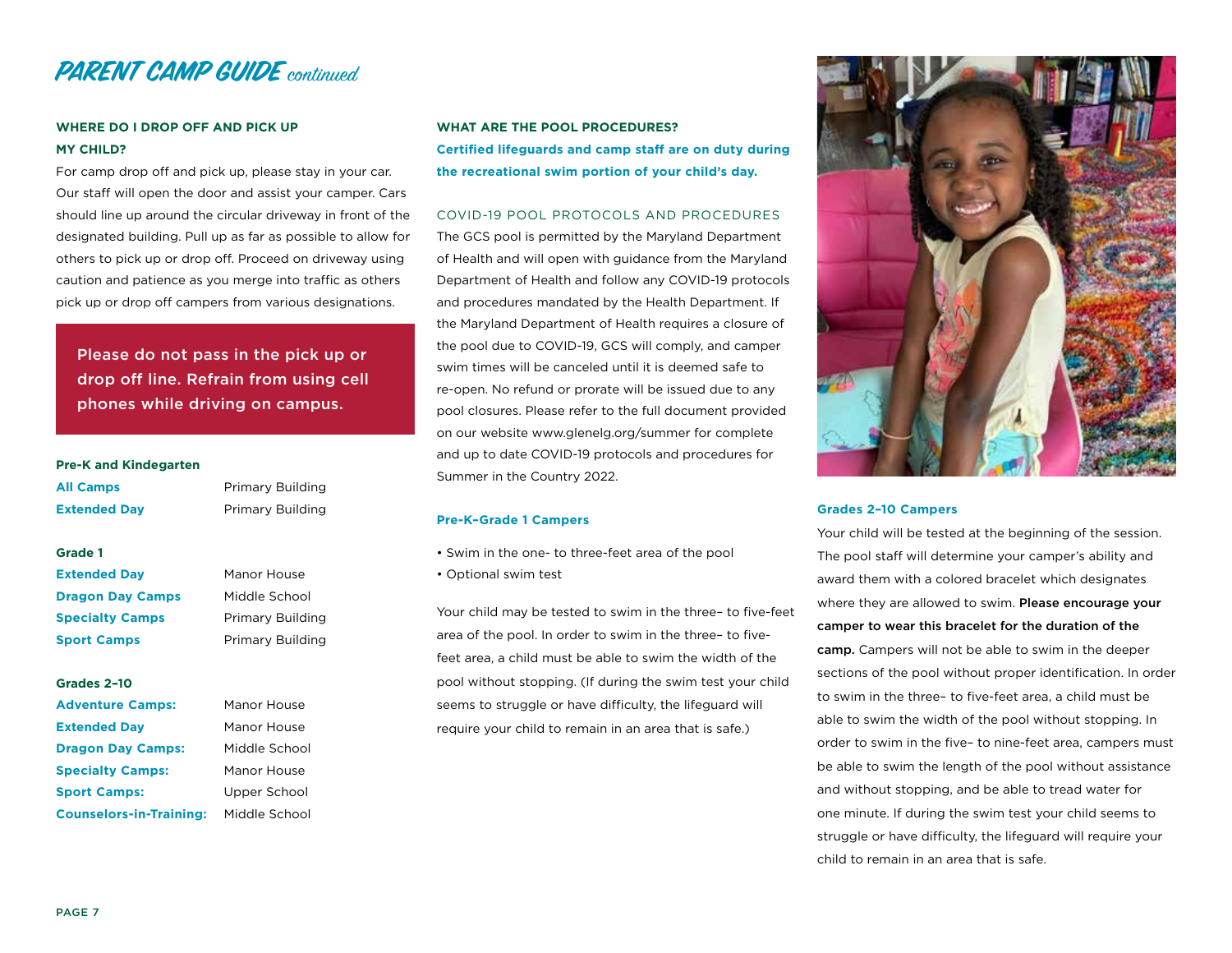# Camp Planning Guide

Mark the camps that your child plans on attending. Please keep this file for your convenience and reference.

#### REGISTER ONLINE AT GLENELG.ORG/SUMMER

| <b>WEEK1</b><br><b>JUNE 21-24</b><br>(No camp on Monday, June 20) | <b>WEEK 2</b><br>JUNE 27-JULY 1                           | <b>WEEK 3</b><br><b>JULY 5-8</b><br>(No camp on Monday, July 4) | <b>WEEK4</b><br><b>JULY 11-15</b>                         | <b>WEEK 5</b><br><b>JULY 18-22</b>                                | WEEK 6<br><b>JULY 25-29</b>                                           |  |
|-------------------------------------------------------------------|-----------------------------------------------------------|-----------------------------------------------------------------|-----------------------------------------------------------|-------------------------------------------------------------------|-----------------------------------------------------------------------|--|
| <b>TRADITIONAL CAMPS</b>                                          |                                                           |                                                                 |                                                           |                                                                   |                                                                       |  |
| <b>PRE-K-GRADE 8</b>                                              |                                                           |                                                                 |                                                           |                                                                   |                                                                       |  |
| □ 3001 Pee Wee Dragon<br>Camp Full Day (Pre-K)                    | □ 3002 Pee Wee Dragon<br>Camp Full Day (Pre-K)            | □ 3003 Pee Wee Dragon<br>Camp Full Day (Pre-K)                  | □ 3004 Pee Wee Dragon<br>Camp Full Day (Pre-K)            | □ 3005 Pee Wee Dragon<br>Camp Full Day (Pre-K)                    | □ 3006 Pee Wee Dragon<br>Camp Full Day (Pre-K)                        |  |
| □ 3011 Pee Wee Dragon Camp<br>Half Day (Pre-K)                    | □ 3012 Pee Wee Dragon<br>Camp Half Day (Pre-K)            | □ 3013 Pee Wee Dragon<br>Camp Half Day (Pre-K)                  | □ 3014 Pee Wee Dragon<br>Camp Half Day (Pre-K)            | □ 3015 Pee Wee Dragon<br>Camp Half Day (Pre-K)                    | □ 3016 Pee Wee Dragon<br>Camp Half Day (Pre-K)                        |  |
| □ 3021 Wee Dragon Camp<br>Full Day (K)                            | □ 3022 Wee Dragon Camp<br>Full Day (K)                    | □ 3023 Wee Dragon Camp<br>Full Dav (K)                          | □ 3024 Wee Dragon Camp<br>Full Day (K)                    | □ 3025 Wee Dragon Camp<br>Full Day (K)                            | □ 3026 Wee Dragon<br>Camp Full Day (K)                                |  |
| □ 3031 Wee Dragon Camp<br>Half Day (K)                            | □ 3032 Wee Dragon Camp<br>Half Day (K)                    | □ 3033 Wee Dragon Camp<br>Half Day (K)                          | □ 3034 Wee Dragon Camp<br>Half Day (K)                    | □ 3035 Wee Dragon Camp<br>Half Day (K)                            | □ 3036 Wee Dragon<br>Camp Half Day (K)                                |  |
| □ 3101 Freshman Dragon<br>Camp (1st-2nd)                          | 3102 Freshman Dragon<br>$\Box$<br>Camp (1st-2nd)          | $\Box$<br>3103 Freshman Dragon<br>Camp (1st-2nd)                | □ 3104 Freshman Dragon<br>Camp (1st-2nd)                  | 3105 Freshman Dragon<br>Camp (1st-2nd)                            | 5106 Freshman Dragon<br>Camp (1st-2nd)                                |  |
| □ 3111 Sophomore Dragon<br>Camp (3rd-4th)                         | □ 3112 Sophomore Dragon<br>Camp (3rd-4th)                 | □ 3113 Sophomore Dragon<br>Camp (3rd-4th)                       | □ 3114 Sophomore Dragon<br>Camp (3rd-4th)                 | □ 3115 Sophomore Dragon<br>Camp (3rd-4th)                         | □ 3116 Sophomore Dragon<br>Camp (3rd-4th)                             |  |
| 5121 Junior Dragon Camp<br>$(5th-6th)$                            | 5122 Junior Dragon Camp<br>$(5th-6th)$                    | □ 3123 Junior Dragon Camp<br>$(5th-6th)$                        | □ 3124 Junior Dragon Camp<br>$(5th-6th)$                  | 5125 Junior Dragon Camp<br>$(5th-6th)$                            | □ 3126 Junior Dragon<br>Camp (5th-6th)                                |  |
| □ 3131 Senior Dragon<br>$(7th-8th)$                               | □ 3132 Senior Dragon<br>$(7th-8th)$                       | 3133 Senior Dragon<br>$\Box$<br>$(7th-8th)$                     | □ 3134 Senior Dragon<br>$(7th-8th)$                       | □ 3135 Senior Dragon<br>$(7th-8th)$                               | □ 3136 Senior Dragon<br>$(7th-8th)$                                   |  |
| <b>ADVENTURE CAMPS</b>                                            |                                                           |                                                                 |                                                           |                                                                   |                                                                       |  |
| <b>GRADES 3-8</b>                                                 |                                                           |                                                                 |                                                           |                                                                   |                                                                       |  |
| □ 3201 Classic Adventure I:<br>Great Adventures (6th-8th)         | □ 3202 Classic Adventure II:<br>Wild Excursions (6th-8th) | □ 3203 Classic Adventure I:<br>Great Adventures (6th-8th)       | □ 3204 Classic Adventure I:<br>Great Adventures (3rd-5th) | 3205 Classic Adventure II:<br>$\Box$<br>Wild Excursions (3rd-5th) | □ 3206 Classic Adventure I:<br><b>Great Adventures</b><br>$(3rd-5th)$ |  |
| □ 3211 Marvelous Marvland<br>Adventures (3rd-5th)                 | 3212 Wet & Wild Adventures<br>$\Box$<br>$(3rd-5th)$       |                                                                 |                                                           |                                                                   |                                                                       |  |

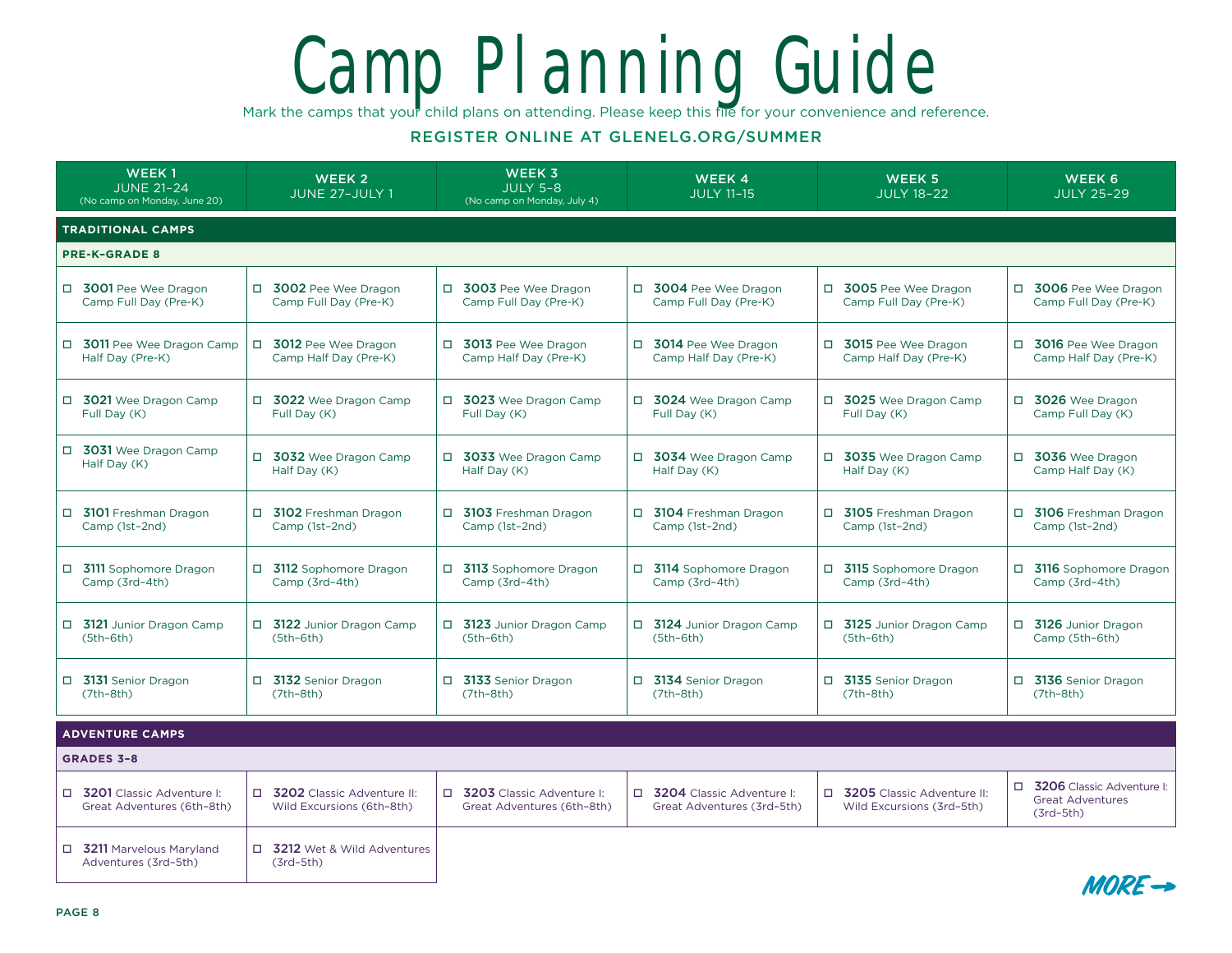| <b>WEEK1</b><br><b>JUNE 21-24</b><br>(No camp on Monday, June 20) | WEEK <sub>2</sub><br>JUNE 27-JULY 1             | <b>WEEK 3</b><br><b>JULY 5-8</b><br>(No camp on Monday, July 4)     | WEEK 4<br><b>JULY 11-15</b>                  | WEEK 5<br><b>JULY 18-22</b>                              | WEEK 6<br><b>JULY 25-29</b>                                    |
|-------------------------------------------------------------------|-------------------------------------------------|---------------------------------------------------------------------|----------------------------------------------|----------------------------------------------------------|----------------------------------------------------------------|
| <b>SPECIALTY CAMPS</b>                                            |                                                 |                                                                     |                                              |                                                          |                                                                |
| <b>PRE-K-GRADE 1</b>                                              |                                                 |                                                                     |                                              |                                                          |                                                                |
| <b>D</b> 3041 KidzArt: Summer Art<br>Studio (K-1st)               | $\Box$<br>3042 KidzArt: Art Safari<br>$(K-1st)$ | <b>3043</b> Celebrate the World:<br>$\Box$<br>South America (K-1st) | □ 3044 Playdough Party<br>(Pre-K-1st)        | п.<br><b>3045</b> Celebrate the World:<br>Africa (K-1st) | $\Box$<br><b>3046</b> Celebrate the<br>World: Europe (K-1st)   |
| □ 3051 Ooey Gooey Science<br>$(K-1st)$                            | 3052 Ooey Gooey Science<br>П.<br>$(K-1st)$      | 3053 Fairy Tale Fun (Pre-<br>$\Box$<br>$K-1st$                      | □ 3054 Celebrate the World:<br>Asia (K-1st)  | □ 3055 Dragon Masterchefs<br>$(Pre-K-1st)$               | 3056 Dragon<br>$\Box$<br>Masterchefs (Pre-K-1st)               |
| 3061 Painting in the<br>$\Box$<br>Country (Pre-K-1st)             | $\Box$<br>3062 Sew Fabulous (K-1st)             | 3063 Forest Adventures<br>$\Box$<br>(Pre-K-1st)                     | □ 3064 KidzArt: Artist in Me<br>$(K-1st)$    | $\Box$<br>3065 KidzArt: Caribbean<br>Adventure (K-1st)   | $\Box$<br>3066 KidzArt: Once<br>Upon A Time (K-1st)            |
| <b>J</b> 3071 Sew Fabulous (K-1st)                                | 3072 Silver Knights: Chess<br>□<br>$(K-1st)$    | 3073 KidzArt: Space<br>Adventure (K-1st)                            | $\Box$ 3074 Math Munchies (K-1st)            | 3075 Nature Explorers:<br>□<br>Plants (Pre-K-1st)        | $\Box$<br><b>3076</b> Nature Explorers:<br>Animals (Pre-K-1st) |
| <b>3081</b> Storybooks Come<br>□<br>Alive! (K-1st)                | $\Box$<br>3082 Slime Time (Pre-K-1st)           | 3083 Painting in the<br>□<br>Country (Pre-K-1st)                    | □ 3084 Sip and Paint for Kids<br>(Pre-K-1st) | 3085 Sip and Paint for Kids<br>□<br>(Pre-K-1st)          | <b>3086</b> Silver Knights:<br>$\Box$<br>Chess (K-1st)         |
|                                                                   | $\Box$<br><b>3092</b> Young Authors (K-1st)     | 3093 Silver Knights: Chess<br>$\Box$<br>$(K-1st)$                   |                                              |                                                          |                                                                |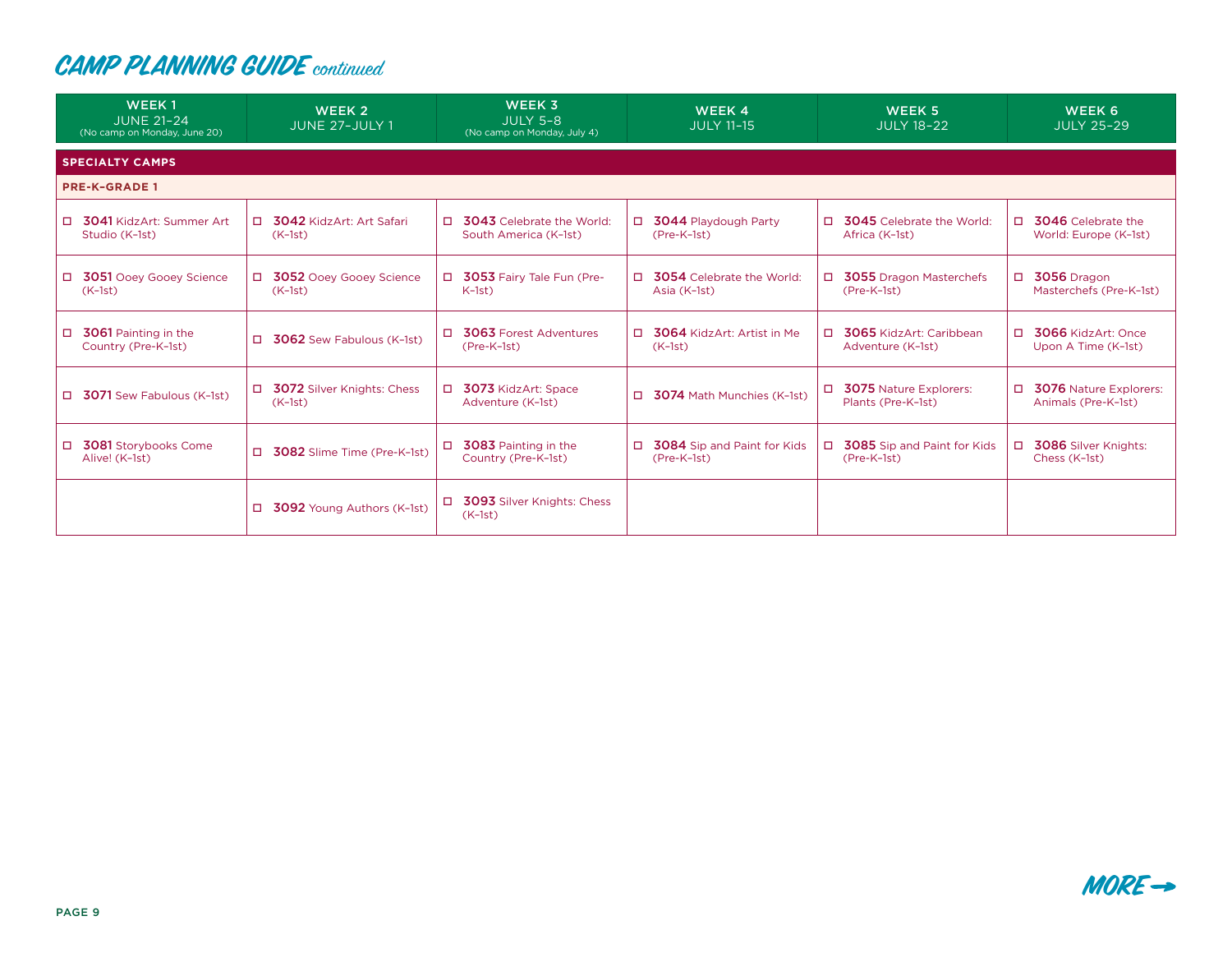| WEEK <sub>1</sub><br><b>JUNE 21-24</b><br>(No camp on Monday, June 20) | WEEK <sub>2</sub><br>JUNE 27-JULY 1                                                | <b>WEEK 3</b><br><b>JULY 5-8</b><br>(No camp on Monday, July 4)             | WEEK 4<br><b>JULY 11-15</b>                                         | <b>WEEK 5</b><br><b>JULY 18-22</b>                                  | WEEK 6<br><b>JULY 25-29</b>                                               |
|------------------------------------------------------------------------|------------------------------------------------------------------------------------|-----------------------------------------------------------------------------|---------------------------------------------------------------------|---------------------------------------------------------------------|---------------------------------------------------------------------------|
| <b>GRADES 2-5</b>                                                      |                                                                                    |                                                                             |                                                                     |                                                                     |                                                                           |
| □ 3301 KidzArt: Space<br>Adventure (2nd-5th)                           | □ 3302 KidzArt: Artist in Me<br>$(2nd-5th)$                                        | □ 3303 KidzArt: Once Upon a<br>Time (2nd-5th)                               | □ 3304 KidzArt: Caribbean<br>Adventure (2nd-5th)                    | $\Box$<br>3305 KidzArt: Summer Art<br>Studio (2nd-5th)              | $\Box$ 3306 KidzArt:<br>From STEM to STEAM<br>$(2nd-5th)$                 |
| □ 3311 Creative Cooking:<br><b>Chopped Challenge</b><br>$(2nd-5th)$    | $\Box$<br><b>3312</b> Creative Cooking:<br><b>Chopped Challenge</b><br>$(2nd-5th)$ | □ 3313 Adventure Gaming:<br>Dungeons & Dragons I<br>$(2nd-5th)$             | □ 3314 Adventure Gaming:<br>Dugeons & Dragons II<br>$(2nd-5th)$     | □ 3315 Board Game Bonanza!<br>$(4th-5th)$                           | 3316 Board Game<br>$\Box$<br>Bonanza! (4th-5th)                           |
| □ 3321 Forest Adventures<br>$(2nd-5th)$                                | □ 3322 Forest Adventures<br>$(2nd-5th)$                                            | □ 3323 Author, Author<br>$(3rd-5th)$                                        | □ 3324 Celebrate the World:<br>Asia (2nd)                           | □ 3325 Celebrate the World:<br>Africa (2nd)                         | □ 3326 Celebrate the<br>World: Europe (2nd)                               |
| □ 3331 KidzArt: From STEM to<br>STEAM (2nd-5th)                        | 3332 KidzArt: Hogwarts<br>$\Box$<br>School of Art (2nd-5th)                        | 3333 Celebrate the World:<br>$\Box$<br>South America (2nd)                  | □ 3334 Creative Cooking:<br><b>Chopped Challenge</b><br>$(2nd-5th)$ | 3335 Code Makers &<br>n.<br>Breakers (3rd-5th)                      | □ 3336 Creative Cooking:<br><b>Chopped Challenge</b><br>$(2nd-5th)$       |
| □ 3341 Messy Science<br>$(2nd-3rd)$                                    | □ 3342 Messy Science<br>$(4th-5th)$                                                | □ 3343 KidzArt: Just for Girls<br>$(2nd-5th)$                               | $\Box$ 3344 Forest Adventures<br>$(2nd-5th)$                        | □ 3345 Creative Cooking:<br><b>Chopped Challenge</b><br>$(2nd-5th)$ | □ 3346 Graphic Novel<br>Camp (3rd-5th)                                    |
| $\Box$ 3351 Sew Fabulous (2nd)                                         | $\Box$ 3352 Sew Fabulous (2nd)                                                     | $\Box$ 3353 Math Mania (4th-5th)                                            | □ 3354 KidzArt: Hogwarts<br>School of Art (2nd-5th)                 | □ 3355 Dragon News<br>$(2nd-5th)$                                   | □ 3356 KidzArt: Hogwarts<br>School of Art (2nd-5th)                       |
| □ 3361 SK Robotics: LEGO<br><b>Robotics Wild Safari</b><br>$(2nd-5th)$ | □ 3362 Silver Knights: Chess<br>$(2nd-5th)$                                        | □ 3363 Silver Knights: Chess<br>$(2nd-5th)$                                 | 3364 Math Mania (2nd-3rd)<br>$\Box$                                 | □ 3365 KidzArt: Secret Agent<br>Spy (2nd-5th)                       | □ 3366 Silver Knights:<br>Chess (2nd-5th)                                 |
| □ 3371 TeenzArt: Artist in Me<br>(5th)                                 | 3372 SK Robotics: LEGO<br>П.<br>Robotics: Bot vs. Bot<br>$(2nd-5th)$               | □ 3373 SK Robotics: LEGO<br><b>Robotics Extreme Machines</b><br>$(2nd-5th)$ | □ 3374 SK Robotics: LEGO<br>Robotics Wild Safari<br>$(2nd-5th)$     | □ 3375 SK Robotics: LEGO<br>Robotics: Bot vs. Bot<br>$(2nd-5th)$    | □ 3376 SK Robotics: LEGO<br><b>Robotics Extreme</b><br>Machines (2nd-5th) |
| □ 3381 Creative Cooking:<br>Cupcake Wars (5th)                         | □ 3382 TeenzArt: Just for Girls<br>(5th)                                           | 3383 TeenzArt:<br>$\Box$<br>Fine Art Studio (5th)                           | □ 3384 TeenzArt: From STEM<br>to STEAM (5th)                        | 3385 TeenzArt: Neon Glow<br>n.<br>(5th)                             | $\Box$ 3386 TeenzArt:<br>Artrageous Academy<br>(5th)                      |
| □ 3431 Silver Knights: Chess<br>$(2nd-5th)$                            |                                                                                    |                                                                             | □ 3434 Silver Knights: Chess<br>$(2nd-5th)$                         | □ 3435 Silver Knights: Chess<br>$(2nd-5th)$                         |                                                                           |

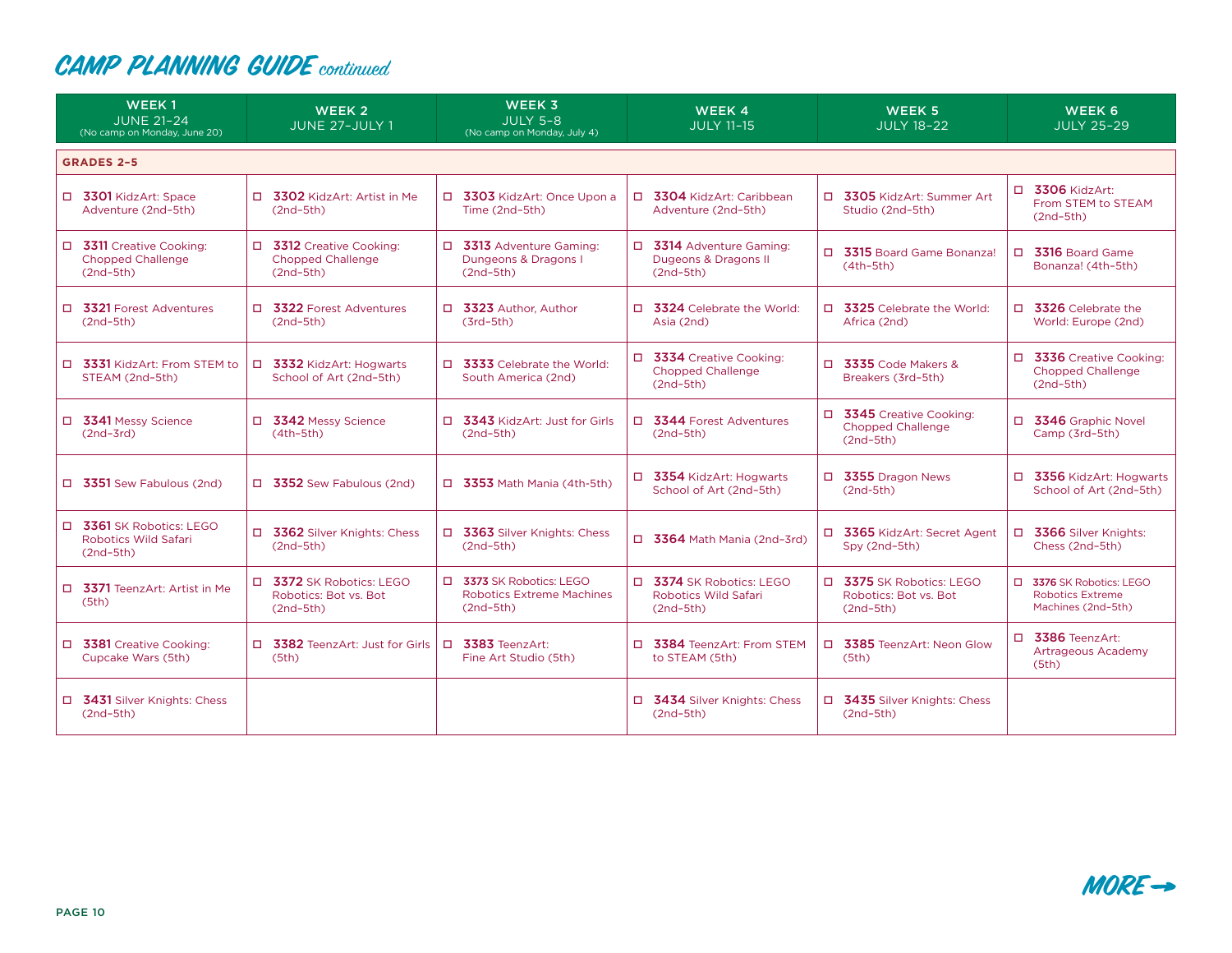| WEEK <sub>1</sub><br><b>JUNE 21-24</b><br>(No camp on Monday, June 20) | WEEK <sub>2</sub><br>JUNE 27-JULY 1                            | <b>WEEK 3</b><br><b>JULY 5-8</b><br>(No camp on Monday, July 4)     | WEEK 4<br><b>JULY 11-15</b>                                      | WEEK 5<br><b>JULY 18-22</b>                                | WEEK 6<br><b>JULY 25-29</b>                                           |
|------------------------------------------------------------------------|----------------------------------------------------------------|---------------------------------------------------------------------|------------------------------------------------------------------|------------------------------------------------------------|-----------------------------------------------------------------------|
| <b>GRADES 6-8</b>                                                      |                                                                |                                                                     |                                                                  |                                                            |                                                                       |
| □ 3401 Creative Cooking:<br>Cupcake Wars (6th-8th)                     | □ 3402 Creative Cooking:<br>Cupcake Wars (6th-8th)             | □ 3403 Creative Cooking:<br><b>Chopped Challenge</b><br>$(6th-8th)$ | □ 3404 Author, Author<br>$(6th-8th)$                             | □ 3405 Board Game Bonanza!<br>$(6th-8th)$                  | □ 3406 Board Game<br>Bonanza! (6th-8th)                               |
| $\Box$ 3411 KidzArt:<br>From STEM to STEAM (6th)                       | $\Box$ 3412 KidzArt:<br>Artist in Me (6th)                     | $\Box$ 3413 KidzArt:<br>Just for Girls (6th)                        | □ 3414 KidzArt: Caribbean<br>Adventure (6th)                     | $\Box$ 3415 KidzArt:<br>Secret Agent Spy (6th)             | $\Box$ 3416 KidzArt: From<br>STEM to STEAM (6th)                      |
| $\Box$ 3421 KidzArt:<br>Space Adventure (6th)                          | □ 3422 KidzArt: Hogwarts<br>School<br>of Art (6th)             | $\Box$ 3423 KidzArt:<br>Once Upon a Time (6th)                      | □ 3424 KidzArt: Hogwarts<br>School<br>of Art (6th)               | $\Box$<br>3425 KidzArt: Summer Art<br>Studio (6th)         | □ 3426 KidzArt: Hogwarts<br>School of Art (6th)                       |
| □ 3431 Silver Knights: Chess<br>$(6th-8th)$                            | 3432 SK Robotics: LEGO<br>n.<br>Robotics:<br>Bot vs. Bot (6th) | □ 3433 SK Robotics: LEGO<br>Extreme Machines (6th)                  | □ 3434 Silver Knights: Chess<br>$(6th-8th)$                      | □ 3435 Silver Knights: Chess<br>$(6th-8th)$                | □ 3436 Sewing for<br>Tweens (6th-8th)                                 |
| □ 3441 SK Robotics: LEGO<br><b>Robotics</b><br>Wild Safari (6th)       | 3442 TeenzArt:<br>n.<br>Just for Girls (6th-8th)               | □ 3443 TeenzArt:<br>Fine Art Studio (6th-8th)                       | □ 3444 SK Robotics: LEGO<br><b>Robotics</b><br>Wild Safari (6th) | □ 3445 SK Robotics: LEGO<br>Robotics:<br>Bot vs. Bot (6th) | □ 3446 SK Robotics: LEGO<br><b>Robotics Extreme</b><br>Machines (6th) |
| $\Box$ 3451 TeenzArt:<br>Artist in Me (6th-8th)                        | □ 3362 Silver Knights: Chess<br>$(6th-8th)$                    | □ 3363 Silver Knights: Chess<br>$(6th-8th)$                         | $\Box$ 3454 TeenzArt:<br>From STEM to STEAM<br>$(6th-8th)$       | □ 3455 TeenzArt:<br>Neon Glow (6th-8th)                    | $\Box$ 3456 TeenzArt:<br>Artrageous Academy<br>$(6th-8th)$            |
|                                                                        |                                                                |                                                                     |                                                                  |                                                            | 3366 Silver Knights:<br>$\Box$<br>Chess (6th-8th)                     |
| <b>COUNSELOR-IN-TRAINING</b>                                           |                                                                |                                                                     |                                                                  |                                                            |                                                                       |
| <b>GRADES 9-10</b>                                                     |                                                                |                                                                     |                                                                  |                                                            |                                                                       |
| □ 35012 Counselor-in-Training (9th-10th) Session 1                     |                                                                | □ 35034 Counselor-in-Training (9th-10th) Session 2                  |                                                                  | 35036 Counselor-in-Training (9th-10th) Session 3           |                                                                       |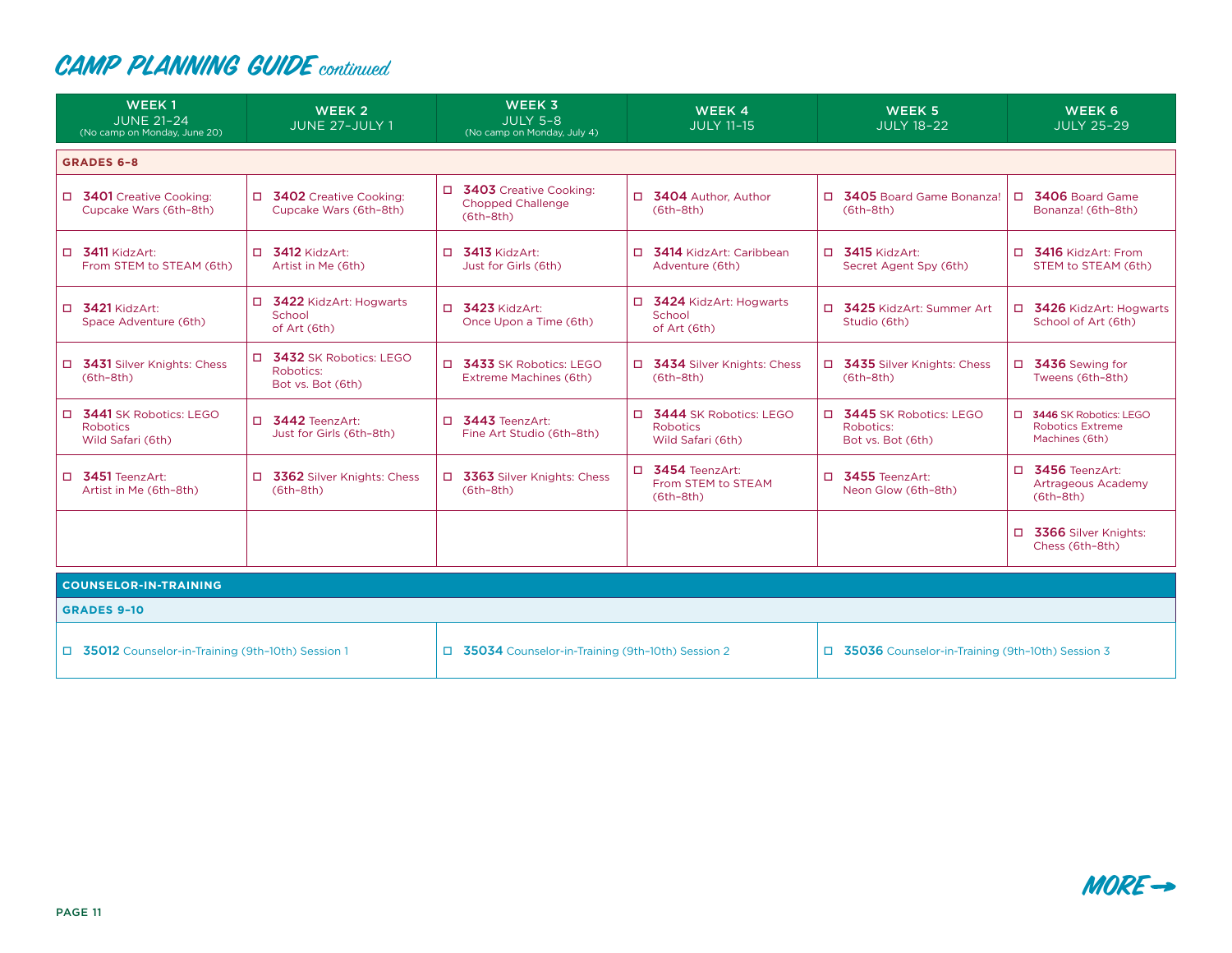| WEEK <sub>1</sub><br><b>JUNE 21-24</b><br>(No camp on Monday, June 20) | WEEK 2<br>JUNE 27-JULY 1                         | <b>WEEK 3</b><br><b>JULY 5-8</b><br>(No camp on Monday, July 4) | WEEK 4<br><b>JULY 11-15</b>                      | WEEK <sub>5</sub><br><b>JULY 18-22</b>              | WEEK 6<br><b>JULY 25-29</b>                              |
|------------------------------------------------------------------------|--------------------------------------------------|-----------------------------------------------------------------|--------------------------------------------------|-----------------------------------------------------|----------------------------------------------------------|
| <b>SPORTS CAMPS</b>                                                    |                                                  |                                                                 |                                                  |                                                     |                                                          |
| <b>KINDERGARTEN-GRADE 1</b>                                            |                                                  |                                                                 |                                                  |                                                     |                                                          |
| □ 3801 Wee Top Notch Co-ed<br>Multisport (K-1st)                       | □ 3802 Wee Top Notch Co-ed<br>Multisport (K-1st) | $\Box$<br>3803 Wee Top Notch Co-ed<br>Multisport (K-1st)        | □ 3804 Wee Top Notch Co-ed<br>Multisport (K-1st) | □ 3805 Dragon Elite Co-ed<br>Soccer (1st)           | □ 3806 Dragon Elite<br>Co-ed Soccer (1st)                |
|                                                                        |                                                  |                                                                 | □ 3814 Dragon Elite Co-ed<br>Soccer (1st)        | □ 3815 Dynasty Sports: Co-ed<br>Soccer (Pre-K-K)    | □ 3816 Dynasty Sports:<br>Co-ed Soccer<br>$(Pre-K-K)$    |
|                                                                        |                                                  |                                                                 |                                                  | □ 3815 Dynasty Sports: Co-ed<br>All Sport (1st)     | 3826 Dynasty Sports:<br>$\Box$<br>Co-ed All Sport (1st)  |
| <b>GRADES 2-5</b>                                                      |                                                  |                                                                 |                                                  |                                                     |                                                          |
| □ 3601 Top Notch Co-ed<br>Multisport (2nd-5th)                         | □ 3602 Top Notch Co-ed<br>Multisport (2nd-5th)   | □ 3603 Top Notch Co-ed<br>Multisport (2nd-5th)                  | □ 3604 Top Notch Co-ed<br>Multisport (2nd-5th)   | □ 3605 Dragon Elite Co-ed<br>Soccer (2nd-5th)       | □ 3606 Dragon Elite Co-<br>ed Soccer (2nd-5th)           |
| $\Box$ 3611 Top Notch<br>Co-ed Tennis (2nd-5th)                        | □ 3612 Top Notch<br>Co-ed Tennis (2nd-5th)       | □ 3613 Top Notch<br>Co-ed Tennis (2nd-5th)                      | □ 3614 Top Notch<br>Co-ed Tennis (2nd-5th)       | □ 3615 Dynasty Sports: Co-ed<br>All Sport (2nd-4th) | 3616 Dragon Elite Co-ed<br>$\Box$<br>Baseball (4th-5th)  |
| □ 3621 Begley's Girls Lacrosse<br>Camp (2nd-5th)                       | □ 3622 Begley's Boys<br>Lacrosse Camp (2nd-5th)  |                                                                 | □ 3624 Dragon Elite Co-ed<br>Soccer (2nd-5th)    |                                                     | □ 3626 Dynasty Sports:<br>Co-ed All Sport<br>$(2nd-4th)$ |
| <b>GRADES 6-9</b>                                                      |                                                  |                                                                 |                                                  |                                                     |                                                          |
| □ 3701 Top Notch Co-ed<br>Multisport (6th-9th)                         | □ 3702 Top Notch Co-ed<br>Multisport (6th-9th)   | □ 3703 Top Notch Co-ed<br>Multisport (6th-9th)                  | □ 3704 Top Notch Co-ed<br>Multisport (6th-9th)   | □ 3705 Dragon Elite Co-ed<br>Soccer (6th-8th)       | □ 3706 Dragon Elite<br>Co-ed Soccer (6th-8th)            |
| $\Box$ 3711 Top Notch<br>Co-ed Tennis (6th-9th)                        | □ 3712 Top Notch<br>Co-ed Tennis (6th-9th)       | $\Box$ 3713 Top Notch<br>Co-ed Tennis (6th-9th)                 | $\Box$ 3714 Top Notch<br>Co-ed Tennis (6th-9th)  |                                                     | □ 3716 Dragon Elite Co-ed<br>Baseball (6th-8th)          |
| □ 3721 Begley's Girls Lacrosse<br>Camp (6th-8th)                       | □ 3722 Begley's Boys<br>Lacrosse Camp (6th-8th)  |                                                                 | □ 3724 Dragon Elite Co-ed<br>Soccer (6th-8th)    |                                                     |                                                          |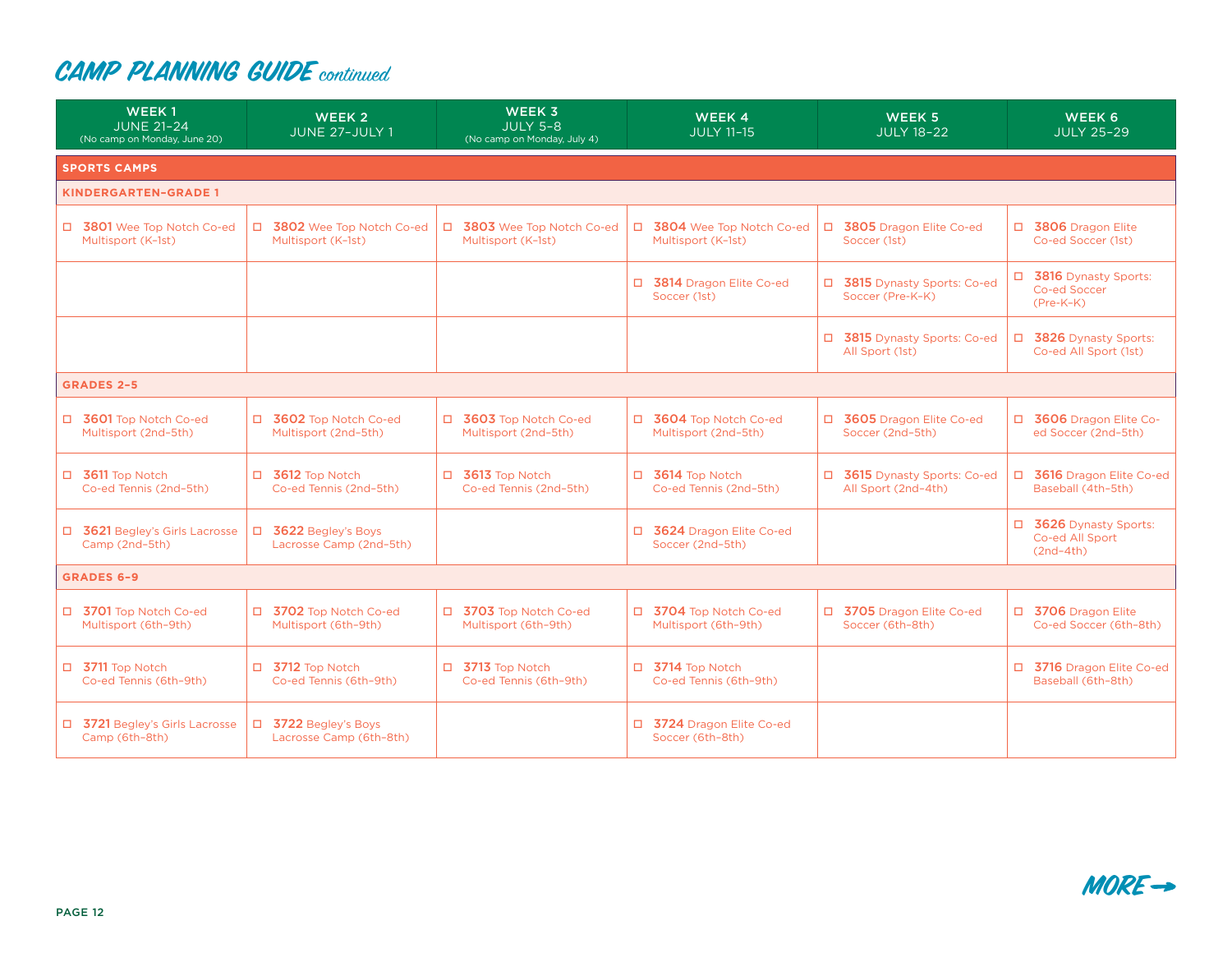| <b>WEEK1</b><br><b>JUNE 21-24</b><br>(No camp on Monday, June 20) | WEEK 2<br>JUNE 27-JULY 1                       | WEEK 3<br><b>JULY 5-8</b><br>(No camp on Monday, July 4) | WEEK 4<br><b>JULY 11-15</b>                 | WEEK 5<br><b>JULY 18-22</b>                | WEEK 6<br><b>JULY 25-29</b>                |
|-------------------------------------------------------------------|------------------------------------------------|----------------------------------------------------------|---------------------------------------------|--------------------------------------------|--------------------------------------------|
| <b>EXTENDED DAY</b>                                               |                                                |                                                          |                                             |                                            |                                            |
| <b>PRE-K-GRADE 10</b>                                             |                                                |                                                          |                                             |                                            |                                            |
| □ 3911 Before Care                                                | 3912 Before Care<br>П.                         | 3913 Before Care<br>n.                                   | □ 3914 Before Care                          | П.<br>3915 Before Care                     | 3916 Before Care                           |
| □ 3931 After Care                                                 | 3932 After Care<br>П.                          | 3933 After Care<br>$\Box$                                | □ 3934 After Care                           | П.<br>3935 After Care                      | 3936 After Care<br>П.                      |
| □ 3941 After Care<br>with Swim Lessons                            | 3942 After Care<br>$\Box$<br>with Swim Lessons | 3943 After Care<br>$\Box$<br>with Swim Lessons           | $\Box$ 3944 After Care<br>with Swim Lessons | П.<br>3945 After Care<br>with Swim Lessons | 3946 After Care<br>П.<br>with Swim Lessons |